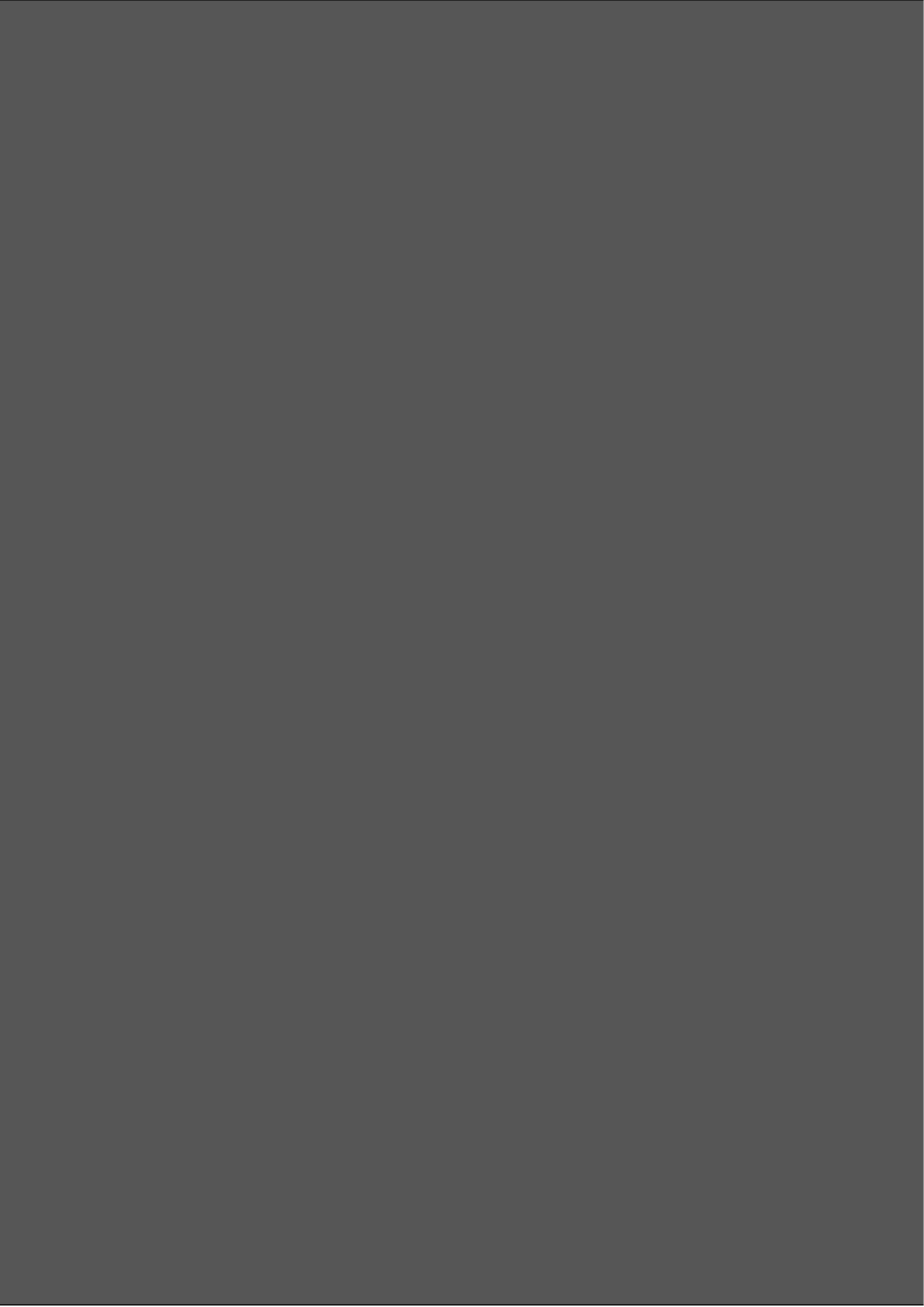# **Document Approval**

#### **Revision History**

| Date of this revision: September 2021 | Date of next review: September 2022 |
|---------------------------------------|-------------------------------------|
|                                       |                                     |
|                                       |                                     |

| Revision<br>Number |           | Revision Date Summary of Changes                                                       | Changes<br>marked |
|--------------------|-----------|----------------------------------------------------------------------------------------|-------------------|
|                    | June 2018 | Original Adoption                                                                      | Yes               |
| $\mathbf{2}$       | Sept 2020 | Reviewed and references to quality services standards and Learner<br>Charter included. |                   |
|                    |           |                                                                                        |                   |
|                    |           |                                                                                        |                   |
|                    |           |                                                                                        |                   |
|                    |           |                                                                                        |                   |

#### **Document Location**

| Website – Policies and Procedures              | X |
|------------------------------------------------|---|
| Website – Staff Hub                            |   |
| Website – Student Hub                          |   |
| Other: - Internal Use Only (Minute pad Library |   |
|                                                |   |

#### **Approval**

This document requires the following approvals:

| <b>Name</b>             | Title                  |                   |
|-------------------------|------------------------|-------------------|
| VP for Academic Affairs | <b>Executive Board</b> | 13 September 2021 |
| and Registrar           |                        |                   |

**This document was reviewed and adopted by the Governing Body on 21 June 2018 and shall be reviewed and, as necessary, amended by the Institute annually. All amendments shall be recorded on the revision history section above. It was reviewed and approved by the Executive Board on the 20 September 2021.**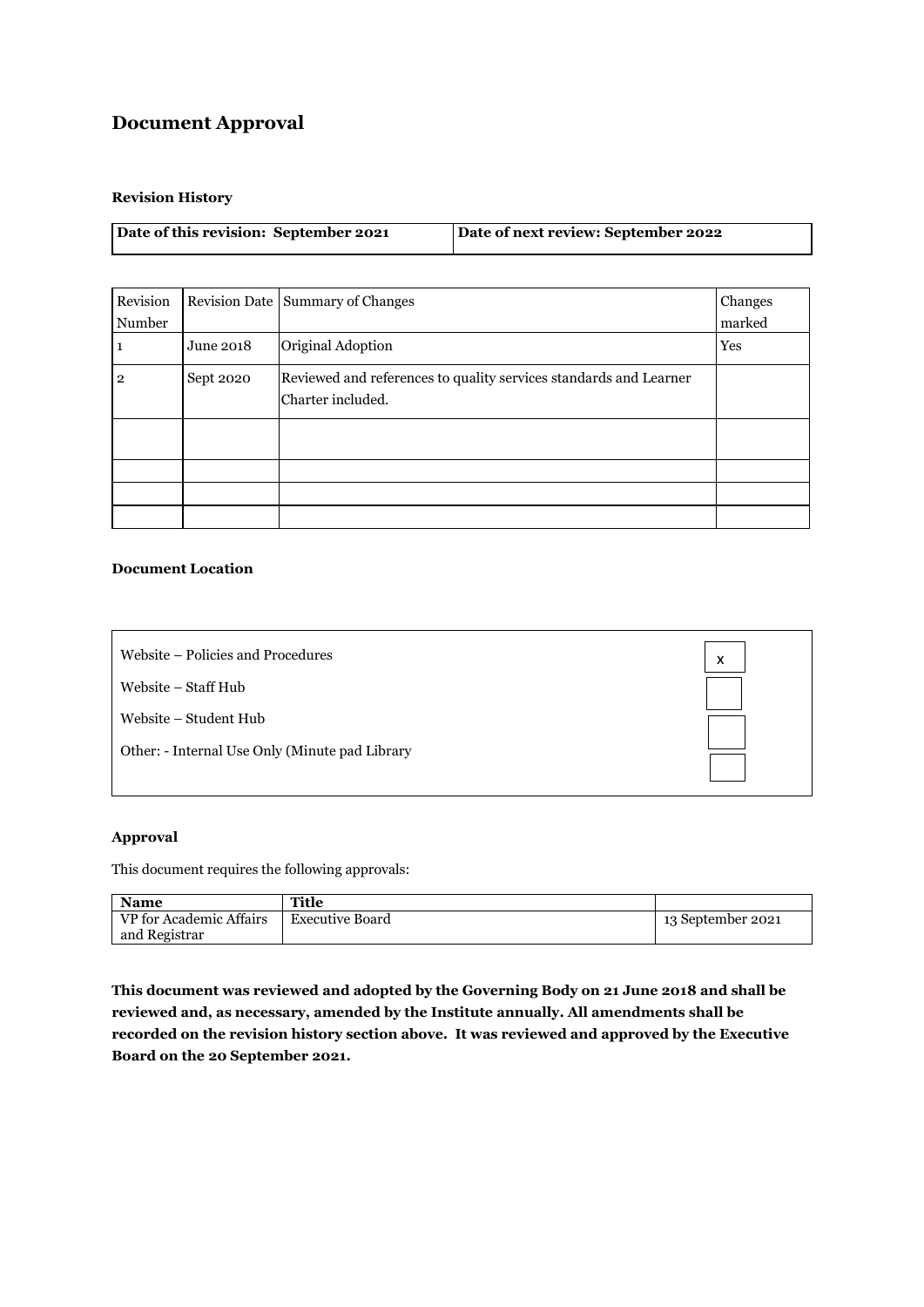# **Quality of Service Charter<sup>1</sup>**

The purpose of this Quality of Service Charter is to set out the nature and quality of service which our stakeholders can expect to receive from Letterkenny Institute of Technology. The term 'stakeholders' includes students, alumni, staff, career guidance teachers, industry representatives, professional bodies, research funders, local community groups, the general public and government agencies and departments.

# **Quality Service Standards**

We are committed to delivering a high quality service and meeting the needs of all our stakeholders with professionalism, efficiency and courtesy. We aim to deliver a consistent service across our two campuses. We aim to be inclusive, accommodating needs specific to particular groups of stakeholders. We will treat our stakeholders fairly and without discrimination. We will have due regard to privacy and confidentiality in dealing with stakeholders. We are committed to continuous improvement in the delivery of our services.

We are committed to providing education and services in accordance with:

- The legislative requirements established in the Qualifications and Quality Assurance Act 2012 as amended in 2019.
- The principles of quality assurance and enhancement of academic activities set down by Quality and Qualifications Ireland (QQI).

Our specific commitments to our students are articulated in our *prospectus* and our Learner Charter available in [QAH 4.1.](https://www.lyit.ie/About/Policies-Publications/Quality-Assurance)

## **Equality, Diversity and Inclusion**

We are fully committed to treating all our stakeholders equally and with dignity. We aim to provide services and information which are accessible to all.

## **Physical Access**

We will endeavour to ensure that all our buildings are fully accessible. We will ensure that our physical environment is well maintained and that it complies with occupational and safety standards.

## **Information**

1

We will provide clear, accurate and up-to-date information about our services in our published resources including our website and prospectus, on our campuses and in our written and telephone interactions with our stakeholders. We will strive to simplify regulations, forms, procedures and publications.

## **Timeliness and Courtesy**

We will engage with stakeholders with courtesy, sensitivity and the minimum delay. Everyone will be dealt with fairly and we will respect your privacy. We will provide named points of contact in all communication to ensure ease of access to relevant staff members.

<sup>1</sup> This charter is based on th[e twelve Principles of Quality Customer Service for Customers and Clients of the](https://www.gov.ie/en/policy-information/89dbad-guiding-principles-of-quality-customer-service/)  [Public Service.](https://www.gov.ie/en/policy-information/89dbad-guiding-principles-of-quality-customer-service/)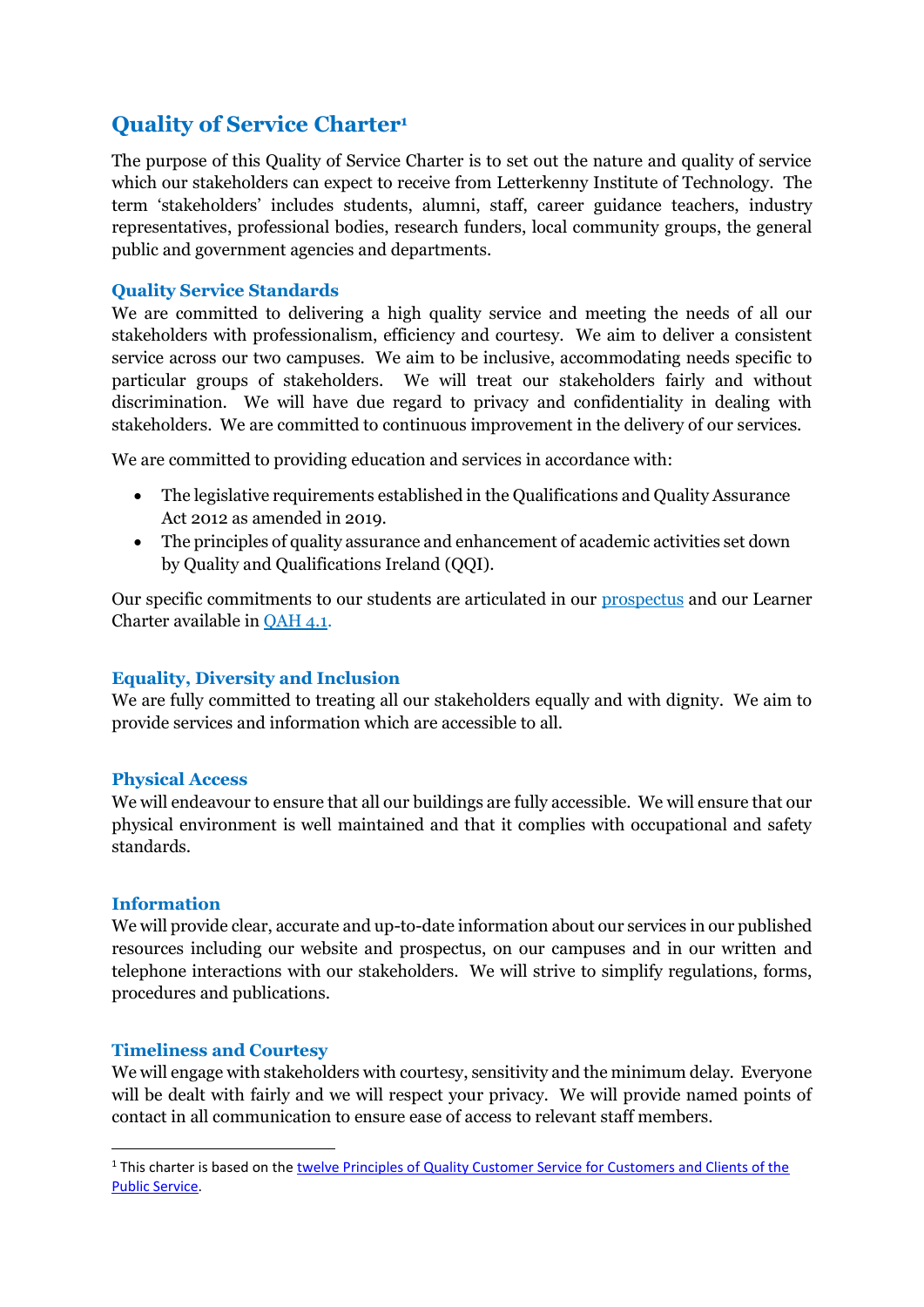#### **Complaints**

We will strive to improve our services to fulfil the needs of our stakeholders. We will deal with any complaints promptly, in a professional and fair manner, keeping you up to date on progress. We will investigate your complaint and respond to you, correcting any mistakes and providing an explanation and apology, as appropriate. Our staff will be trained in the appropriate handling of complaints.

## **Appeals**

If you are not satisfied with the outcome or handling of a complaint you may raise your concerns by writing to the Vice President for Finance and Corporate Services who will implement a review process informing you of the timeframe to complete. If you are not satisfied with this second reply, you can refer your complaint (and our replies) to the Ombudsman for consideration - <https://www.ombudsman.ie/> .

## **Consultation and Evaluation**

We value your opinion and feedback – it helps us to make improvements to our services. We formally consult stakeholders to inform the development and review of our programmes, and as part of the review processes for academic units, functions and the institutional review process. We encourage staff to gather feedback on the quality of service provided and means for improvement. This feedback is used to inform routine improvements or considered as part of quality reviews (further details are available in Chapter 2 and 3 of [QAH 4.1\)](https://www.lyit.ie/About/Policies-Publications/Quality-Assurance).

#### **Choice**

We will provide our stakeholders with choice, where feasible, in relation to service delivery, payment methods, location of contact points, opening hours and delivery times. We will continue to expand our use of technology to facilitate ease of access and alternative modes of service delivery.

## **Official Languages Equality**

We will provide our services to our stakeholders through Irish or English in accordance with our [language policy.](https://www.lyit.ie/About/Policies-Publications/Irish-at-LYIT)

## **Better Coordination**

Academic departments and support services within LYIT will work closely with each other to provide a coordinated and integrated approach to the delivery of our services.

## **Internal Stakeholders**

We recognise our staff as key internal stakeholders and are committed to consult with and support our staff regarding service delivery issues. Our staff play a key role in determining priorities for improving our services.